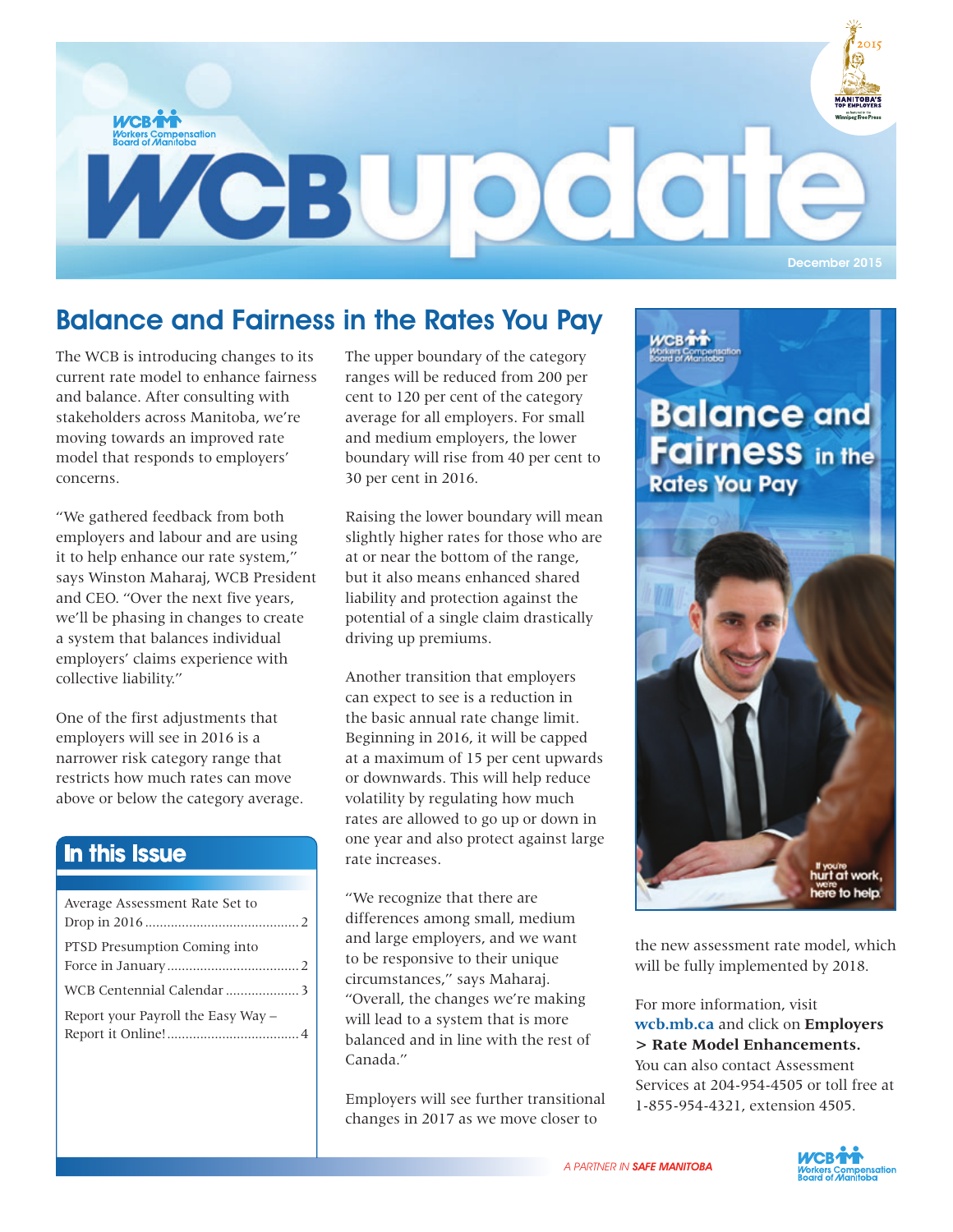## Average Assessment Rate Set to Drop in 2016

The average WCB assessment rate in Manitoba will drop to \$1.25 from \$1.30 per \$100 of assessable payroll beginning January 1, 2016, maintaining Manitoba's rate as one of the lowest rates in Canada.

The commitment of employers and workers to prevention and recovery goals and the WCB's healthy financial situation made the rate decrease possible.

"The success of prevention and return to work efforts by the WCB, workers and employers are helping to create a competitive business advantage that comes with lower assessment rates," says Winston Maharaj, WCB President and CEO. "Our effective financial

stewardship has also contributed to a healthy reserve surplus, allowing us to decrease rates."

The average rate reduction will result in the WCB collecting 9 million dollars less from employers in 2016 than in 2015. Overall, nearly 40 per cent of employers will see a decrease in their assessment rate in 2016.

The average rate reduction will also cushion the impact on employers as the WCB transitions to a new rate model. Transition to the new rate model will be phased in over five years.

In 2016, one of the transitional changes that will be implemented is compressing the risk category range. This range dictates the highest and lowest rate an employer can pay. The compression of the risk category range creates a more collectively pooled and fair and balanced system. However, compressing the range will result in a rate increase for those employers that are at the very bottom of their rate code category range. This increase in rate buys more protection against the potential of the cost of a single claim drastically driving up premiums.

The gradual increase in the maximum assessable earnings cap also continues, with the 2016 ceiling set at \$125,000.

#### PTSD Presumption Coming into Force in January



As of January 1, 2016, if a worker in Manitoba is exposed to certain types of traumatic events and is diagnosed with PTSD<sup>1</sup>, the WCB can presume the PTSD is caused by the worker's employment, unless the contrary is proven.

The PTSD presumption applies to all workers covered by workers compensation in Manitoba, recognizing that PTSD-triggering events can happen in any workplace.

It is important to note that workrelated psychological injuries and PTSD have always been covered by the WCB. The WCB has always investigated PTSD claims and this will not change with the new

presumption. The intention of the presumption is to reduce the stigma around mental illness and to make it simpler in some cases to establish a causal connection between PTSD and a worker's employment.

If you or someone in your workplace is dealing with the effects of a traumatic workplace incident, the WCB is here to help. To make a claim, the worker should report the injury to their employer as soon as possible, see a healthcare provider and contact the WCB.

For more information about the PTSD presumption, visit our website at **wcb.mb.ca.**

<sup>1</sup> *The worker must be diagnosed by a physician or psychologist in accordance with the most recent "Diagnostic and Statistical Manual" published by the American Psychiatric Association (currently DSM-5).*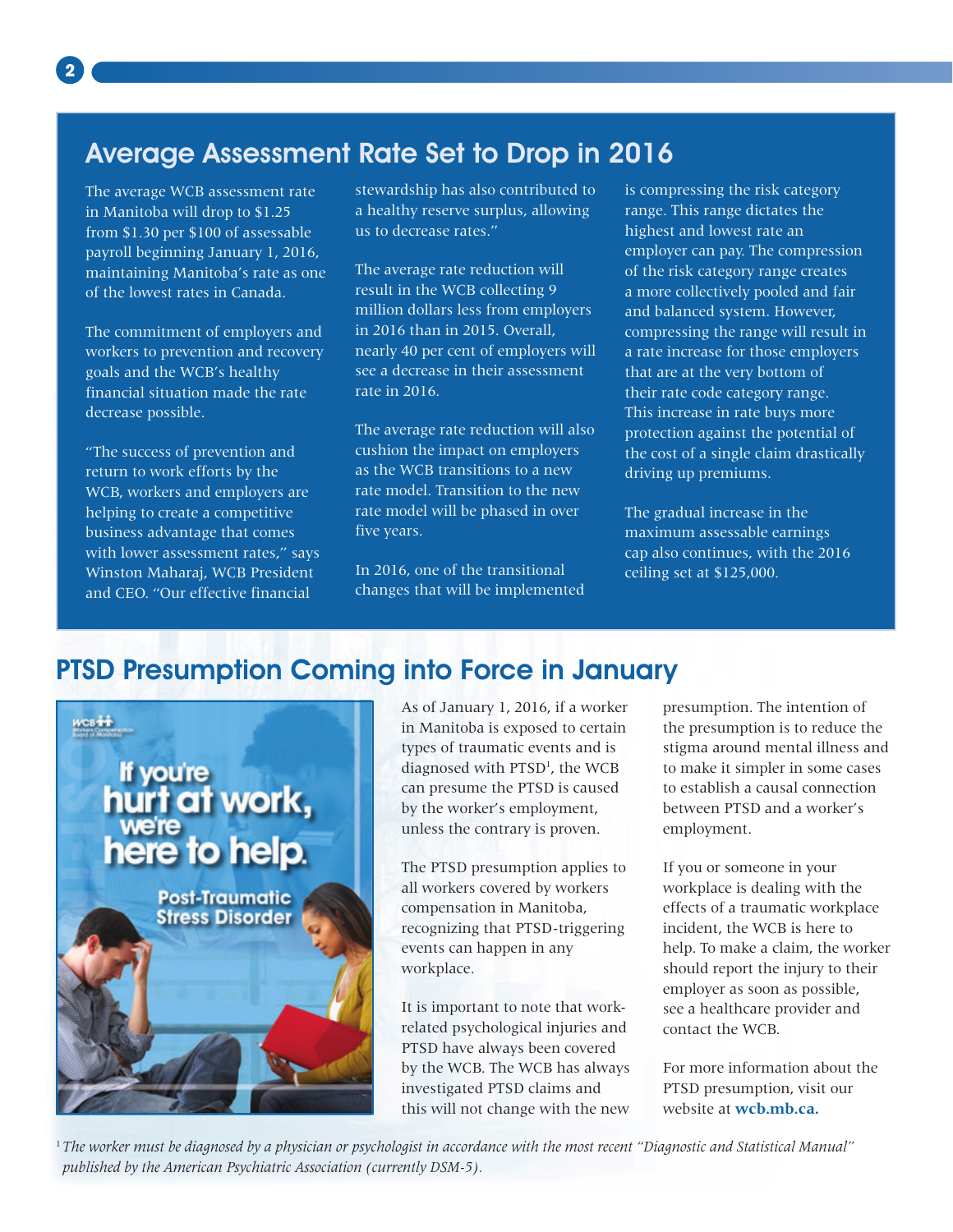### WCB Centennial Calendar



The WCB will be celebrating 100 years of helping Manitobans in 2016 and we're inviting our stakeholders to join in on the festivities with our free 2016 Centennial Calendar.

The calendar features historical photos and snippets about the key figures who helped introduce worker's compensation in this province and the advances over the last century that have kept us relevant in a changing Manitoba. The calendar also highlights interesting dates in the history of our stakeholders.

Join us in celebrating 100 years of serving employers and workers. To request a free calendar, email **wcb@wcb.mb.ca** or call 204-954-4321 (toll free 1-855-954-4321).